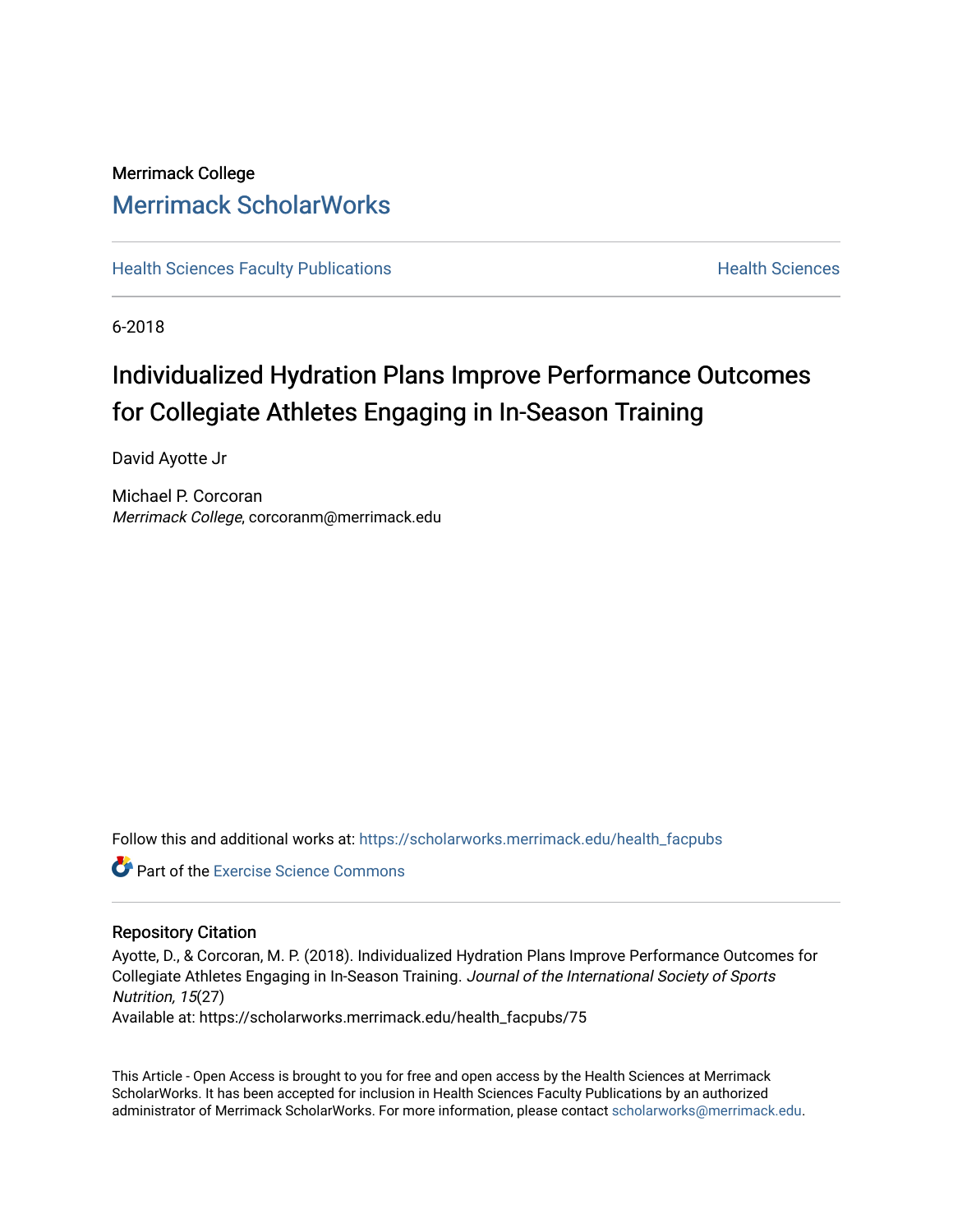### **RESEARCH ARTICLE Example 2018 12:30 The Contract of Contract ACCESS**



# Individualized hydration plans improve performance outcomes for collegiate athletes engaging in in-season training

David Ayotte Jr and Michael P. Corcoran<sup>\*</sup>

#### Abstract

Background: Athletes commonly consume insufficient fluid and electrolytes just prior to, or during training and competition. Unlike non-athletes or athletes who do not engage in frequent rigorous and prolonged training sessions, "hard trainers" may require additional sodium and better benefit from a hydration plan tailored to their individual physiology. The purpose of this randomized cross-over study was to determine whether a hydration plan based off of an athlete's sweat rate and sodium loss improves anaerobic and neurocognitive performance during a moderate to hard training session as well as heart rate recovery from this session.

Methods: Collegiate athletes who were injury free and could exercise at ≥75% of their maximum heart rate for a minimum of 45 min were recruited for this randomized, cross-over study. After completing a questionnaire assessing hydration habits, participants were randomized either to a prescription hydration plan (PHP), which considered sweat rate and sodium loss or instructed to follow their normal ad libitum hydration habits (NHP) during training. Attention and awareness, as well as lower body anaerobic power (standing long jump) were assessed immediately before and after a moderate to hard training session of ≥ 45 min. Heart rate recovery was also measured. After a washout period of 7 days, the PHP group repeated the training bout with their normal hydration routine, while the NHP group were provided with a PHP plan and were assessed as previously described.

**Results:** Fifteen athletes from three different sports, aged  $20 \pm 0.85$  years, participated in this study. Most participants reported feeling somewhat or very dehydrated after a typical training session. Compared to their NHP, participants following a PHP jumped  $4.53 \pm 3.80$  in. farther, tracked moving objects  $0.36 \pm 0.60$  m/second faster, and exhibited a faster heart rate recovery following a moderate to hard training session of 45–120 min in duration.

**Conclusion:** A tailored hydration plan, based on an athlete's fluid and sodium loss has the potential to improve anaerobic power, attention and awareness, and heart rate recovery time.

Keywords: Sweat testing, Dehydration, Athletes, Prescription hydration plan, Standing long jump, Attention and awareness, Heart rate recovery

#### Background

Suboptimal hydration strategies during training and competition are well known to reduce athletic performance through increased physiological stress [\[1](#page-9-0)–[6\]](#page-9-0). Athletes who lose as little as 1–2% of their body mass through sweat loss exhibit an increase in heart rate, core temperature, muscle glycogen use, as well as a decrease in cardiac output, cognitive awareness, anaerobic power, and time to

exhaustion [\[2](#page-9-0)–[6\]](#page-9-0). Additionally, inadequate replacement of sodium, the predominant electrolyte lost through sweat, is thought to exacerbate the decline of these factors [\[7](#page-9-0)]. Hydration beverages that replace both fluid and electrolytes lost through sweat have been employed over the last several decades, as evident with the widely available commercial sports drink market.

However, there is no one universal hydration strategy that athletes can utilize to mitigate dehydration-associated performance declines because each individual sweats at a torrespondence: corcoranm@merrimackedu<br>Department of Health Sciences, Merrimack College, O'Reilly Hall, Room 414. **different rate and loses a unique amount of sodium** 



© The Author(s). 2018 Open Access This article is distributed under the terms of the Creative Commons Attribution 4.0 International License [\(http://creativecommons.org/licenses/by/4.0/](http://creativecommons.org/licenses/by/4.0/)), which permits unrestricted use, distribution, and reproduction in any medium, provided you give appropriate credit to the original author(s) and the source, provide a link to the Creative Commons license, and indicate if changes were made. The Creative Commons Public Domain Dedication waiver [\(http://creativecommons.org/publicdomain/zero/1.0/](http://creativecommons.org/publicdomain/zero/1.0/)) applies to the data made available in this article, unless otherwise stated.

Department of Health Sciences, Merrimack College, O'Reilly Hall, Room 414, 315 Turnpike Street, North Andover, MA 01845, USA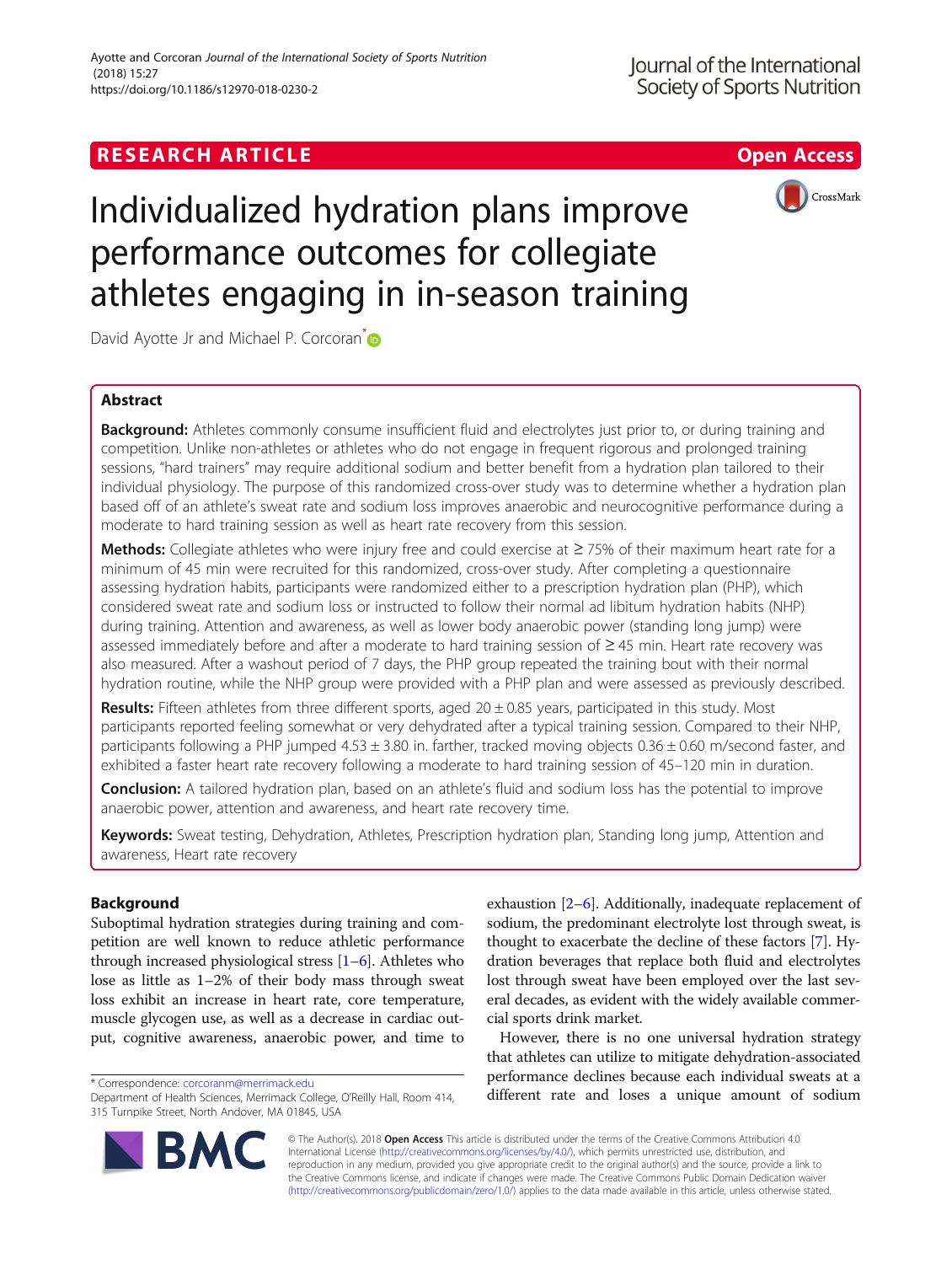through this sweat  $[8]$  $[8]$  $[8]$ . In a convenience sample of 500 athletes, Baker et al., determined fluid and sodium losses through training to range from 0.3–5.7 L.  $h^{-1}$ and 18.2–70.8 mmol. L<sup>-1</sup> (418–1628 mg. L<sup>-1</sup>) respectively [[9\]](#page-9-0). Based on these numbers, many commercially available sports drinks do not supply enough sodium to replace the amount lost through sweat for many athletes. This prompts the question of whether it is worthwhile to create a hydration plan tailored to the individual athlete or if a more universal strategy is adequate. Compounded with this, is past research, which has shown that athletes seldom have a thorough understanding of what they should be drinking, how much they should be drinking, or how often they should be drinking [[10](#page-9-0)–[12\]](#page-9-0). A study by Torres-McGehee and colleagues found that when 185 athletes were assessed on their knowledge of hydration and intake of micro and macronutrients, only 9% of them exhibited adequate knowledge in these areas of nutrition [[12](#page-9-0)]. A more recent analysis by Abbey et al., showed similar findings when collegiate athletes scored an average of 55% on a nutrition knowledge assessment [\[10\]](#page-9-0). Research has also indicated that a majority of athletes have a tendency to rely on a sense of thirst to inform them of when they should be drinking fluids during training sessions and competitions. Unfortunately, when athletes rely on a sense of thirst alone, they do not voluntarily drink enough fluid to prevent the occurrence of dehydration during exercise  $[8, 11, 13]$  $[8, 11, 13]$  $[8, 11, 13]$  $[8, 11, 13]$  $[8, 11, 13]$ . This is exacerbated by the fact that a majority of athletes begin training or competition in a somewhat dehydrated state [[8,](#page-9-0) [11](#page-9-0), [14](#page-9-0)]. Overall, the research indicates that the sports performance of many athletes are likely being hindered by substandard hydration habits.

In light of these findings, the purpose of this investigation was to determine whether a prescribed hydration plan that considers both fluid and sodium loss, improves the athletic performance of collegiate athletes engaged in a variety of sports. Here, athletic performance is defined by several metrics: heart rate recovery, anaerobic power, and attention and awareness following a moderate to hard training session of at least 45-min in duration. We also sought to contribute to the findings of Torres-McGehee et al.  $[12]$ , Abbey et al.  $[10]$  $[10]$ , and others  $[15, 16]$  $[15, 16]$  $[15, 16]$ , by determining what collegiate athletes are consuming during training and what their knowledge-base is regarding proper hydration.

#### Methods

#### Study design

Fifteen collegiate athletes from Merrimack College (NCAA Division I (ice hockey) and II (all other sports)) were recruited for this randomized, crossover study. Participants were eligible if they were between 18 and 24 years of age, injury-free, able to exercise at greater

than 75% of their maximal heart rate for a minimum of 45 min, were on one of the college's sports teams, and provided informed consent. Informed consent was also required by the participant's head coach and the head athletic trainer on campus. Because the training sessions utilized in this study consisted of already-scheduled team training sessions, athletes were recruited from in-season sports that were currently engaged in heavy sports-specific training sessions. Once recruited, participants underwent a qualitative assessment for hydration habits and knowledge. Participants were interviewed one-on-one by researchers to gauge hydration habits and knowledge pertaining to dehydration and overhydration. This subjective questionnaire consisted of a combination of open-response and multiple-choice questions. The full list of questions are shown in the results section of this study. Following this, participants were assessed for sweat loss, then randomized to either a prescription hydration plan (PHP) or asked to continue with their normal hydration habits (NHP). Participants in each group underwent performance assessments prior, during, and immediately after a moderate to hard training session (goal average heart rate  $\geq$  75% of maximum for at least 45 min in duration). Maximum heart rate was estimated with the formula, 207-(0.7 x age in years) [[17](#page-9-0)]. Heart rate (HR) was recorded remotely using the Zephyr PSM Training System (Zephyr Technology Corporation, Annapolis, MD, US) [\[18](#page-9-0)]. Mean and peak heart rate were recorded throughout the entire training session, including just prior to warm up, warm up, and 15-min cool down. All measurements took place immediately before, during, or after a sports-specific training session. For example, hockey players recruited for this study underwent assessments during a full-pad, on ice, practice. Similarly, Lacrosse players were assessed outdoors on the Lacrosse field during one of the teams harder practice sessions. Athletes were also weighed several times per week in the two weeks preceding the training session for determining fluid loss (see "Sweat Assessment") as well as prior to the NHP and PHP training sessions in order to determine weight stability.

The overall design of this study is shown in Fig. [1](#page-3-0). Each participant completed a training session with their NHP and PHP, separated by 7 days.

To determine the NHP for each participant, researchers observed the hydration habits of each athlete during at least one training session in addition to reviewing the results of the hydration survey noted earlier. No instruction was provided to athletes with regards to their NHP. Each participant was monitored during their NHP training session for compliance, particularly those who were randomized to follow a PHP first. Researchers also controlled for pre-training hydration status by monitoring fluid consumption beginning at 60 min prior to the start of the sweat assessment, NHP,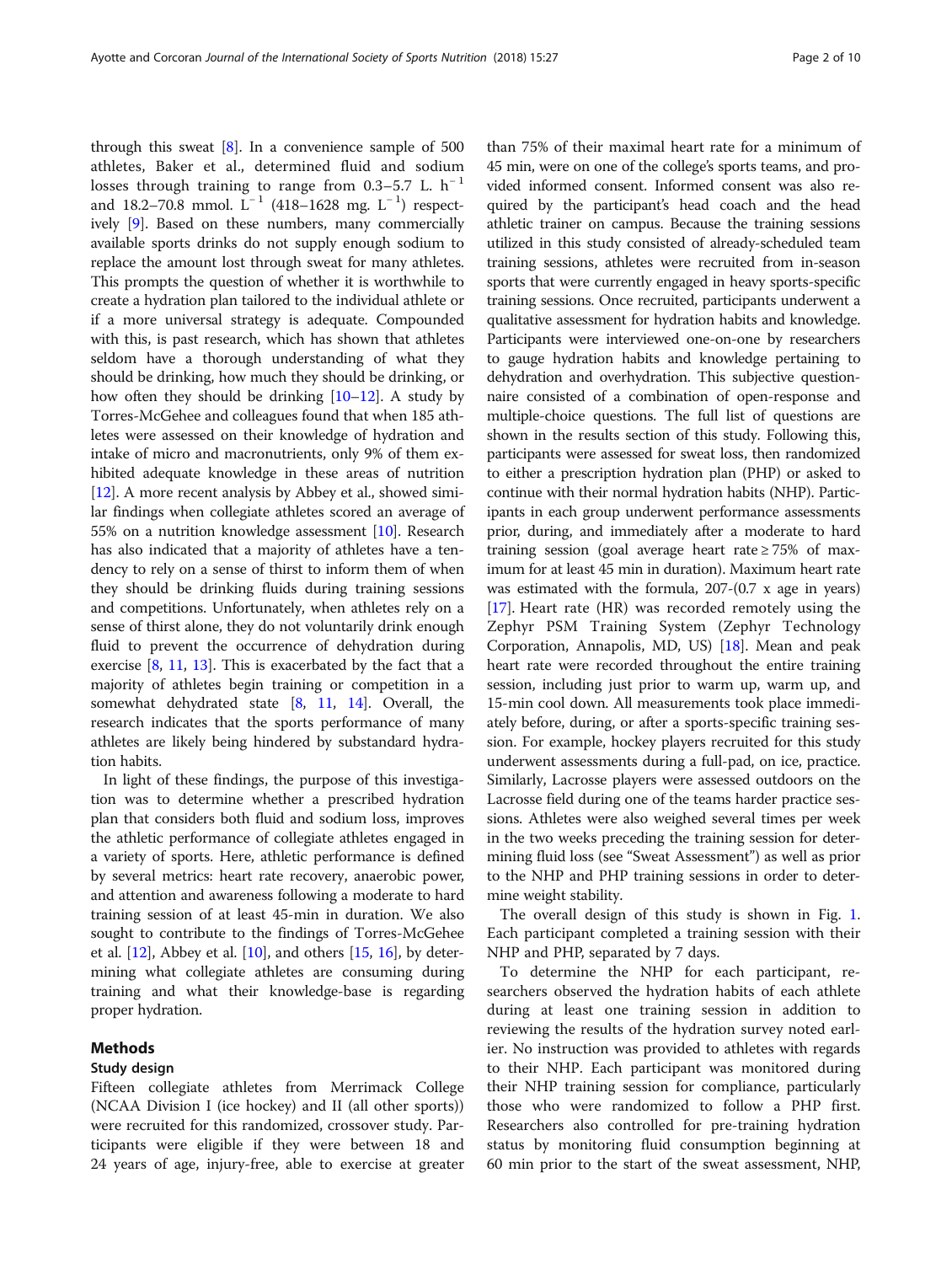<span id="page-3-0"></span>

and PHP training sessions. All fluids consumed during this study were kept at room temperature.

#### Sweat assessment

Both fluid loss and sweat sodium (Na<sup>+</sup>) concentration were assessed. Fluid loss from training was performed as described previously [[9\]](#page-9-0). Briefly, nude weight was taken immediately prior to training. Fluid bottles (32 oz of water or sports drink of choice (lemon-lime flavored Gatorade®)) were measured out and provided to each participant. Participants were instructed to only drink from his or her bottle and consumption of fluid was closely monitored during the training session. Participants were again weighed immediately afterwards (nude weight, surface sweat removed via towel dry). The time of day, length of training session, temperature, and level of humidity during the session were also recorded. For reference, all sweat assessments took place during the cooler months (November–March) within the New England region of the U.S. Fluid loss was determined from the change in pre-training to post-training body mass and corrected for fluid intake. Sweat rate was expressed in L.  $h^{-1}$ by taking the total fluid loss and adjusting for the duration of the training session. Relative sweat rate was expressed as ml. kg<sup>-1</sup>. hr.<sup>-1</sup>. To determine sweat [Na<sup>+</sup>], sweat was induced and collected from each participant using a Macroduct® Sweat Collection System (ELITech Group, Model #3700 SYS), according to the manufacturer's instructions [[19](#page-9-0), [20](#page-9-0)]. Briefly, sweat induction occurred via

the use of Pilogel® Iontophoretic Discs, placed in two electrodes (red and black) that were strapped to the participant's forearm (Fig. [2](#page-4-0)). Activation of the sweat inducer served to deliver enough pilocarpine for sweat gland stimulation (equivalent to 5 min of iontophoresis at 1.5 milliamps). Following induction, a macroduct sweat collector was placed over the skin where the red electrode was previously. The collector contained a blue dye that allowed the researchers to observe the collection of sweat by capillary action. Once enough sweat was collected, the [Na<sup>+</sup>] in each sample was assessed using a Sweat•Chek<sup>™</sup> Conductivity Analyzer (ELITech Group, Model #3120) as described previously [[21](#page-9-0)].

#### Prescription hydration plan (PHP) development

Fluid losses for each athlete (determined previously) were expressed in ounces. 15 min<sup>-1</sup>. This time measurement was agreed upon by participants and coaches and represented a feasible fluid consumption plan during training sessions. A range of fluid consumption per 15 min was calculated by determining the minimum consumption rate (enough to prevent mild dehydration or 2% bodyweight loss [\[5\]](#page-9-0)) and the maximum consumption rate (fluid loss determined earlier, which is equated to maintaining, but not exceeding pre-training bodyweight). For example, if an 82 kg athlete with an absolute sweat rate of 1.4 L.  $h^{-1}$  engaged in a 90 min training session, *maximum fluid consumption* was calculated as:  $1.4 \text{ L} \times 1.5 \text{ h} = 2.1 \text{ L}$ (71 oz) fluid lost / session. Convert to six 15 min drink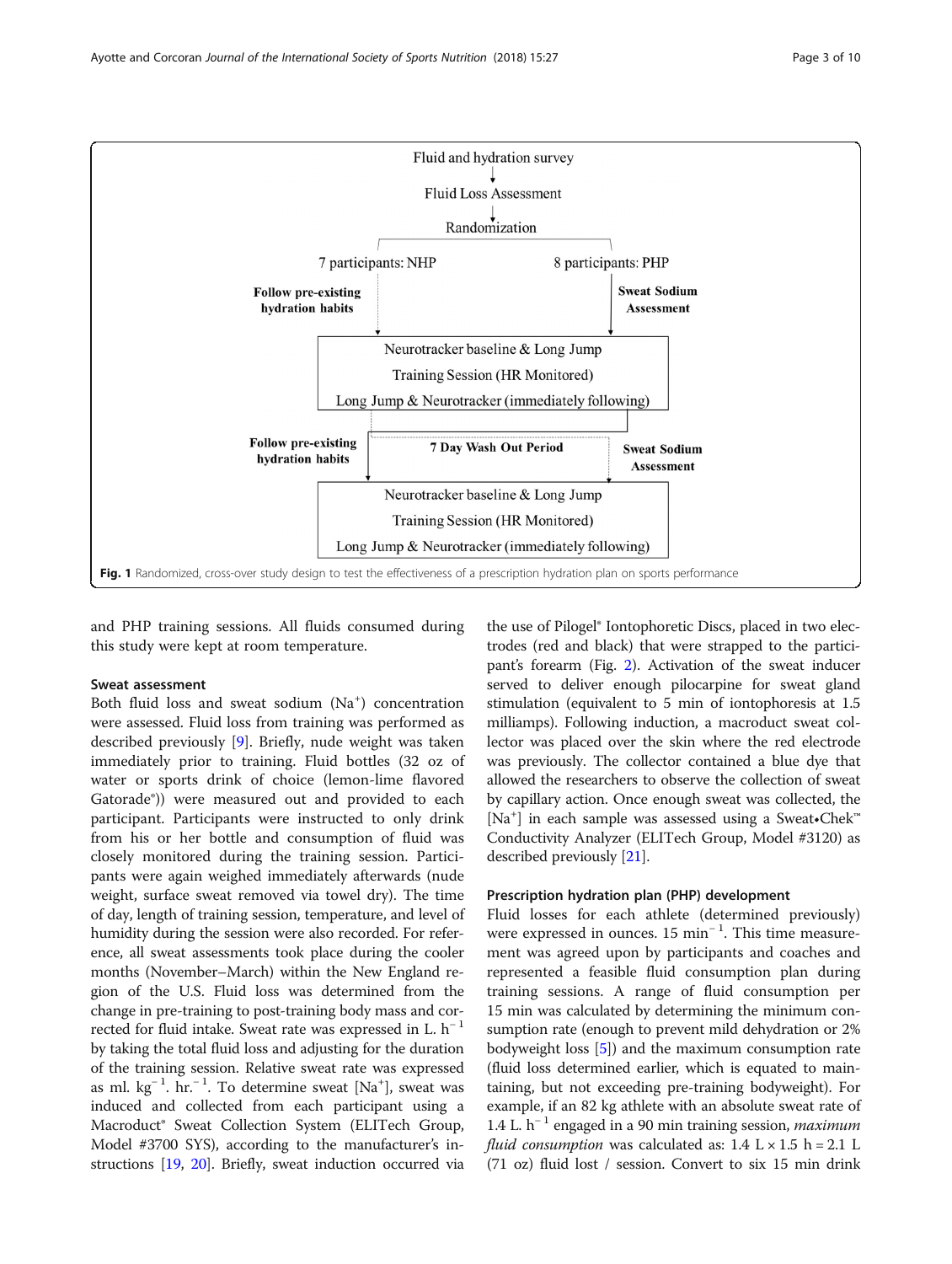<span id="page-4-0"></span>

intervals in a 90 min session = no more than 11.8 oz. consumed every 15 min. Minimum fluid consumption was calculated as follows:  $82 \text{ kg} \times 2\% = 1.64 \text{ kg}$  (57.6 oz. equivalent) allowable sweat loss. 71 oz. lost / session – 57.6 oz. allowed / session =  $13.4$  oz. (at minimum) that need to be made up via fluid consumption. 13.4 oz. / six 15 min intervals = 2.2 oz. of fluid consumed every 15 min at minimum. This participant would then be advised to consume between 2 oz. to 12 oz. of fluid every 15 min of activity. The bottles used in this study were individually marked for quantity to delineate how much should be consumed at each 15 min interval. More specifically, there would be two markings for each 15 min interval such as "Min-15", "Max-15", "Min-30", and "Max-30," beginning from the top of the bottle to the bottom. The exact volumes would vary from athlete to athlete and each participant would be instructed to sip their bottle at each interval such that the fluid line was between the minimum and maximum. For athletes engaging in training sessions that exceeded the fluid capacity of the bottle, multiple similarly marked bottles would be provided. Researchers monitored fluid consumption throughout the training session to gauge whether an athlete was on track with their prescribed volume. The composition of fluid that each participant consumed for the PHP was based upon what he or she regularly consumed (NHP fluid), supplemented with a level of NaCl corresponding to the participant's sweat sodium loss. This usually involved adding NaCl to 32 oz. of a commercially available sports drink or water depending upon which beverage-type was normally consumed by the individual. For example, if an athlete lost 43.5 mmol Na<sup>+</sup>. L<sup>-1</sup> (1000 mg Na<sup>+</sup>. L<sup>-1</sup>) of sweat and preferred lemon-lime Gatorade G2™, which contains 480 mg sodium/32 oz [[22](#page-9-0)], the researchers would add 520 mg NaCl to the beverage to create a solution that was isotonic relative to sweat sodium content. Lastly, 30 min prior to engaging in a PHP training session, participants were instructed to consume 8 oz of their prescribed beverage.

#### Neurotracker

Spatial awareness and attention was assessed by 3-dimensional multiple object tracking (3D-MOT) capacity via the NeuroTracker™ system (CogniSens Athletic Inc., Montreal, Canada) as described previously [\[23,](#page-9-0) [24](#page-9-0)]. All testing was conducted in a quiet, dimly lit room with minimal outside distractions and consisted of three 10 min trials interspersed with five minute rest periods. During these assessments, participants wore 3D glasses and were required to track designated objects on a screen as they moved in variable patterns and at subsequently faster speeds. Each of the assessments began at a preliminary speed of 1.0 m per second. The degree of difficulty associated with the assessment progressively increased with every correct answer provided by the participants. In contrast, the level of difficulty associated with the assessment progressively decreased with every incorrect answer. The mean score of the three trials (expressed as tracking speed in meters/second) was used. Each participant performed the neurotracker assessments before and immediately after the training sessions. Changes in spatial awareness and attention were illustrated by comparing pre-training with post-training scores.

#### Standing long jump

To gauge lower body anaerobic power [[25](#page-9-0)], three standing long jump tests (SLJs) were performed before and after the NHP or PHP training sessions. The pre-training SLJs immediately followed the neurotracker assessments, while the post-training SLJs preceded the neurotracker. Prior to completing the first of the three maximal SLJs, each participant completed two submaximal trials to become familiarized with the protocol. For the test itself, participants were instructed to stand with their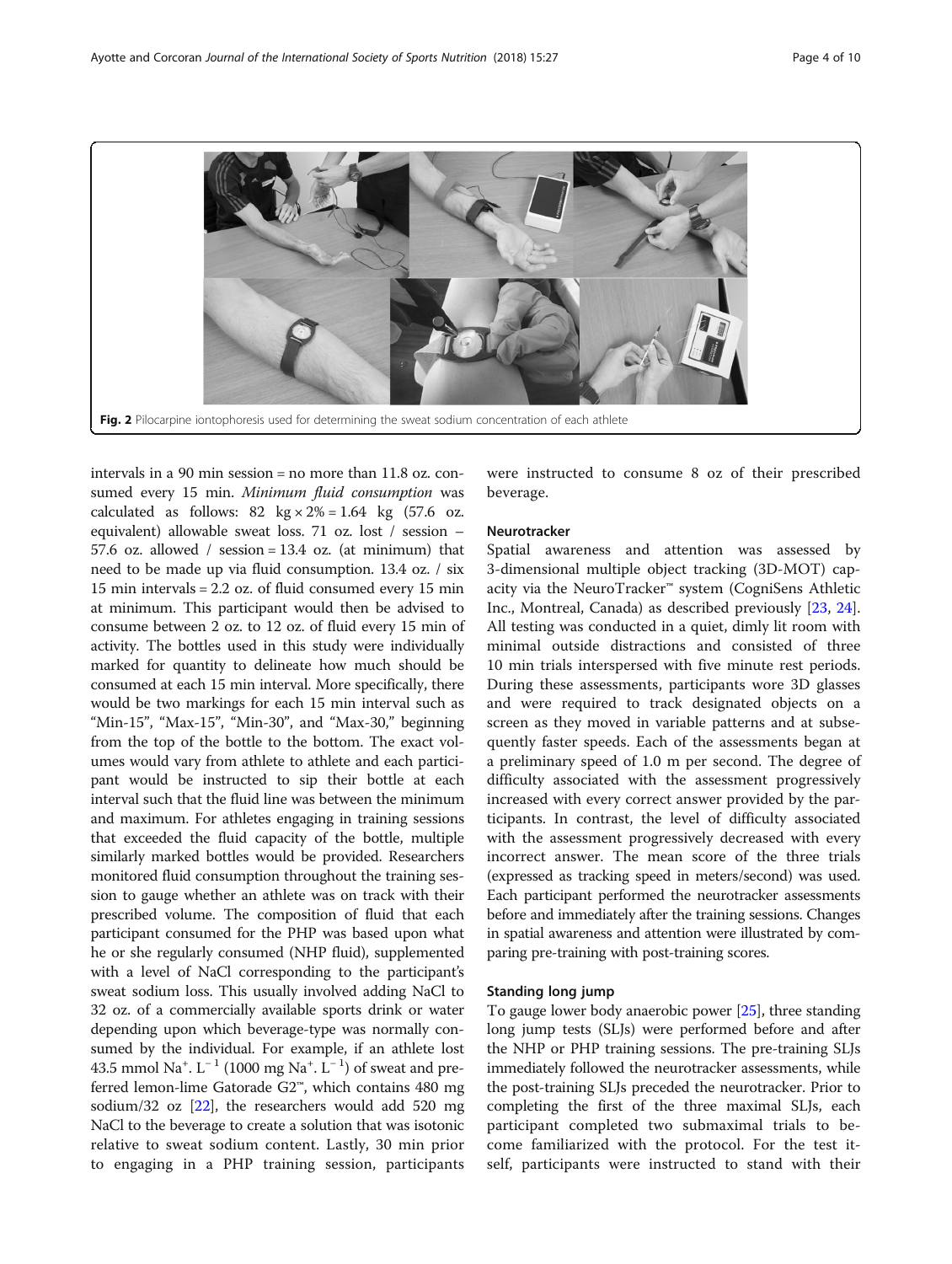feet should-width apart behind a starting line. On the command "ready, set, jump!" the participants executed the jump. Researchers measured each of the jumps from the participants' rear-most heel and took the average of the three attempts in inches.

#### Statistical analysis

Wilcoxon Signed Rank test for paired samples was conducted in order to determine if there was a significant difference in the pre and post athletic performance measurements and when participants followed their normal hydration plans compared to when they followed their individualized prescription hydration plans. All data are presented as means ± SD except where otherwise specified. SPSS 23 for Windows (IBM SPSS, Chicago, IL) was used for all statistical analyses. GraphPad Prism® software (version 6.07) was used for graphical displays. A value of  $P < 0.05$  was regarded as statistically significant. Where statistically significant effects were observed, effect sizes (Cohen's D) were determined by assessing the differences between the two group means based on > 0.2 SD indicating a small effect,  $> 0.5$  a moderate effect, and  $> 0.8$ , a large effect [[26\]](#page-10-0).

#### Results

Fifteen NCAA Division I and II athletes from three different sports participated in this study. Participant demographics are shown in Table 1. Relative and absolute sweat rates were  $1.3 \pm 0.6$  L•hr.<sup>-1</sup> and  $18.8 \pm 7.5$  mL•kg<sup>-1</sup>•hr.<sup>-1</sup> respectively while sodium loss was  $24.6 \pm 7.1$  mmol•L<sup>-1</sup>. The training sessions on average lasted 90 min (range of 45–120 min) with participants exerting themselves at 78–79% of their maximum heart rate. Seven of the 15 participants engaged in 120-min training sessions, 6 engaged in 70 min sessions, and 2 engaged in 65 min and 45-min training sessions respectively. The duration and structure of the NHP and PHP training sessions did not differ for each participant. All participants had practice in the afternoon or evening. The time of day of the NHP and PHP sessions did not differ among any of the athletes in this study.

The results of the fluid and hydration survey, including the normal hydration habits of the participants in this study are shown in Table [2](#page-6-0). Sixty percent of the participants in this study believed that their current hydration strategies were effective despite 40% reporting that they feel very dehydrated during a training session. Most participants consumed water during training, as it was usually the only fluid available.

Table 1 Baseline characteristics and exercise training of participants

|                                                               | All             | <b>NHP</b>      | PHP             |
|---------------------------------------------------------------|-----------------|-----------------|-----------------|
| Participants (N)                                              | 15              |                 |                 |
| Female                                                        | 9               |                 |                 |
| Male                                                          | 6               |                 |                 |
| Age (years)                                                   | $20 \pm 0.85$   |                 |                 |
| Weight (kg)                                                   | $70.9 \pm 9.1$  |                 |                 |
| Sport                                                         |                 |                 |                 |
| Women's Ice Hockey                                            | 6               |                 |                 |
| Women's Lacrosse                                              | 3               |                 |                 |
| Men's Lacrosse                                                | 3               |                 |                 |
| Men's Track & Field                                           | 3               |                 |                 |
| Sweat Assessment                                              |                 |                 |                 |
| Absolute sweat rate $(L \cdot hr^{-1})$                       | $1.3 \pm 0.6$   |                 |                 |
| Relative sweat rate (mL-kg <sup>-1</sup> -hr. <sup>-1</sup> ) | $18.8 \pm 7.5$  |                 |                 |
| Sodium Loss (mmol $-L^{-1}$ )                                 | $24.6 \pm 7.1$  |                 |                 |
| Training Conditions <sup>a</sup>                              |                 |                 |                 |
| Temperature (°C)                                              | $7.9 \pm 4.3$   |                 |                 |
| Relative Humidity (%)                                         | $37 \pm 4.0$    |                 |                 |
| Training Bout                                                 |                 |                 |                 |
| Training Duration (mins)                                      | $91.2 \pm 28.1$ | $91.3 \pm 28.4$ | $91.0 \pm 28.8$ |
| Training Heart Rate (bpm)b                                    | $152 \pm 6$     | $153 \pm 6$     | $151 \pm 6$     |
| % of Max HR                                                   | $79 \pm 3$      | $79 \pm 3$      | $78 \pm 3$      |

Numbers expressed are means ±SD, unless otherwise stated

a Training conditions did not significantly differ between sweat assessment session and NHP or PHP training sessions

b Does not include warm-up or cool down period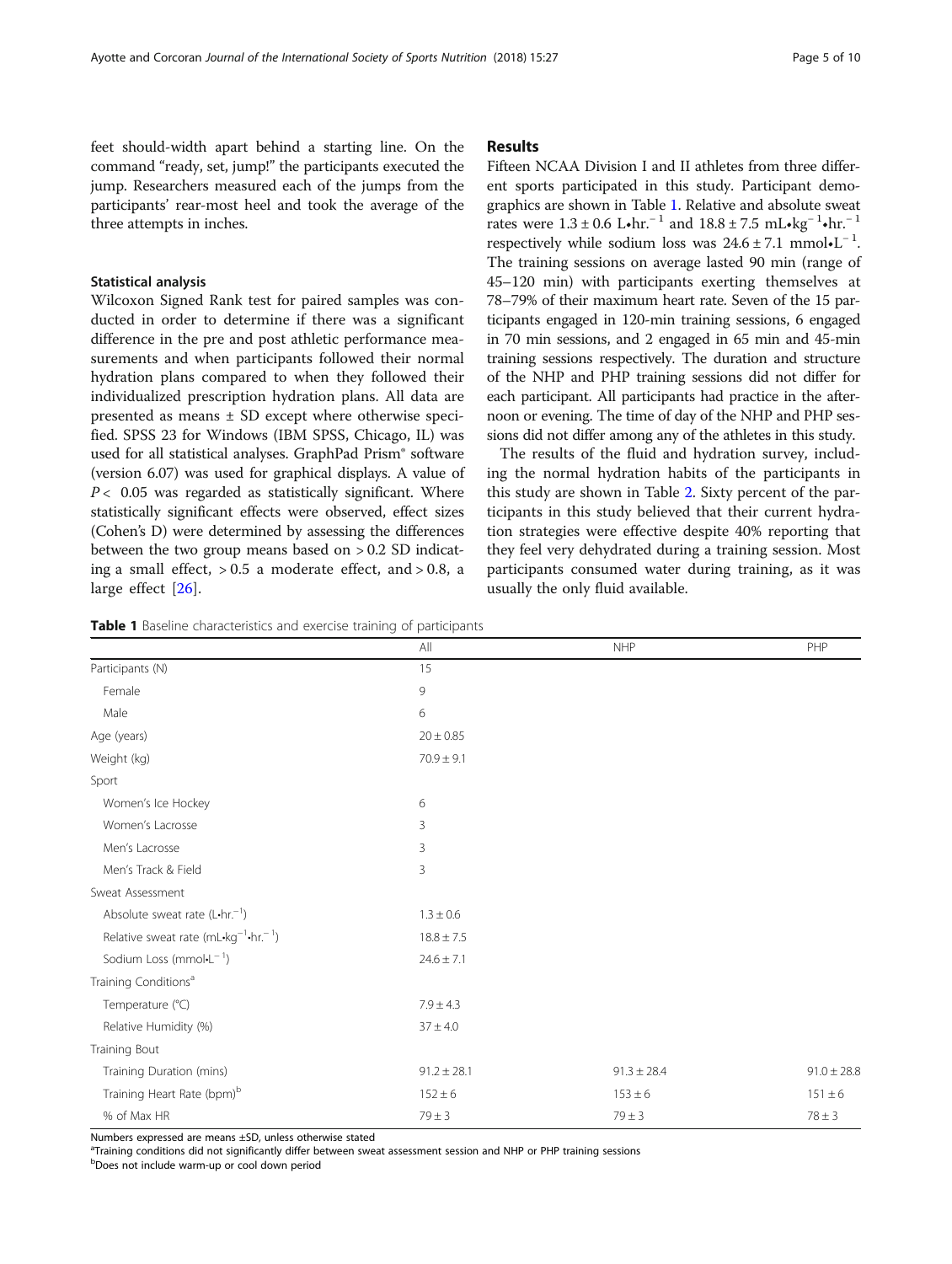#### <span id="page-6-0"></span>Table 2 Fluid and hydration survey results

| Question                                                  | Response (n)                            |  |
|-----------------------------------------------------------|-----------------------------------------|--|
| How often do you consider hydration                       | Consider very much (6)                  |  |
| before practice?                                          | Consider somewhat (7)                   |  |
|                                                           | Consider not often (2)                  |  |
| How often do you consume fluids                           | Often / Every 15-30 min (7)             |  |
| during practices/competitions?                            | Somewhat Often / Every<br>30-60 min (6) |  |
|                                                           | Rarely to Never (2)                     |  |
| What type of hydration beverages                          | Water (12)                              |  |
| do you normally consume during<br>practices/competitions? | Sports Drink (3)                        |  |
| How much fluid do you usually                             | More than 12 oz (2)                     |  |
| consume during practices/competitions?                    | Less than $12$ oz $(5)$                 |  |
|                                                           | Less than $8$ oz $(6)$                  |  |
|                                                           | Not Sure (2)                            |  |
| Do you believe that your current                          | Yes $(9)$                               |  |
| hydration strategies are effective?                       | No (6)                                  |  |
| How dehydrated do you feel                                | Very dehydrated (6)                     |  |
| during practices/competitions?                            | Somewhat dehydrated (7)                 |  |
|                                                           | Not dehydrated (2)                      |  |
| How often do you consider                                 | Consider very much (9)                  |  |
| hydration after practice?                                 | Consider somewhat (5)                   |  |
|                                                           | Consider not often (1)                  |  |
| Where did you learn your current                          | Parents (8)                             |  |
| hydration strategies from?                                | Coaches (6)                             |  |
|                                                           | Athletic Trainers (5)                   |  |
|                                                           | Nutritionist (5)                        |  |
|                                                           | Teammates (4)                           |  |
|                                                           | Nutrition Class (3)                     |  |
|                                                           | Other (3)                               |  |
| Do you believe that it is possible                        | Yes (11)                                |  |
| to overhydrate?                                           | No (4)                                  |  |
| Do you believe that overhydration                         | Impaires (13)                           |  |
| improves or impairs athletic performance?                 | Improves (2)                            |  |
| Do you believe that thirst alone can                      | Strongly agree (1)                      |  |
| be a predictor of dehydration?                            | Agree (6)                               |  |
|                                                           | Neutral (3)                             |  |
|                                                           | Disagree (3)                            |  |
|                                                           | Strongly disagree (2)                   |  |

#### Within group differences (training effect)

All participants in the study complied with their respective prescription hydration plans. Compared with pre-training performance, participants jumped  $2.42 \pm 2.29$  in. shorter after training when following their NHP (Fig. [3](#page-7-0)). In contrast, when these participants followed a PHP, they jumped  $2.13 \pm 3.15$  in. farther post-training compared with pre-training performance. Similarly, attention and awareness improved when participants followed a prescription hydration plan. After training with their NHP, participants on average experienced a non-significant reduction of  $0.11 \pm 0.32$  m•s<sup>-1</sup> in their ability to track moving objects compared with pre-training tracking speed (Fig. [3](#page-7-0)). In contrast, when following their PHP, participants significantly improved object tracking ability by  $0.26 \pm 0.40$  m•s<sup>-1</sup>.

#### Between group differences (PHP effect)

Heart rate recovery was faster post-training when participants followed a PHP as compared with their respective normal hydration plans (Fig. [4](#page-7-0)). These differences were significant at 10 min and 15 min post-training (Table [3](#page-8-0)). Similarly, standing long jump performance as well as attention and awareness was also improved. The effect size for both heart rate recovery  $(-4.47 \pm 6.71)$  bpm at 10 min,  $-3.73 \pm 6.58$  bpm at 15 min) and standing long jump performance  $(4.53 \pm 3.80 \text{ in.})$  was large.

#### Discussion

This study investigated whether an individually tailored hydration plan improves performance outcomes for collegiate athletes engaged in seasonal sports. Participants were recruited from three sports (ice hockey, lacrosse, and track & field) as these sports were currently in season and the athletes were engaged in consistent and standardized training sessions. All athletes in this study had practice in the afternoon or evening with the NHP and PHP sessions occurring at the same time of day for each individual. A prescription hydration plan (PHP) was created for each participant that was based on both fluid and sodium losses incurred during moderate to hard training sessions lasting at least 45 min in duration. Athletes were instructed to drink at 15 min intervals at a volume of fluid that prevents a 2% bodyweight loss as well as any weight gain. A maximum fluid consumption level for each PHP was established as a precaution, given that overhydration is a well-known risk factor for exercise-induced hyponatremia [\[27](#page-10-0)]. However, the likelihood of this occurring in this study was low given that the athlete cohort in this study engaged in training sessions lasting no more than 120 min [\[28](#page-10-0)]. The fluid itself was isotonic relative to the athlete's specific sweat sodium concentration and was based off of fluids readily available to him or her. The results indicate that this approach was effective in improving heart rate recovery, attention and awareness, and mitigating the loss in anaerobic power that occurred from the training session. Compliance was high with the prescribed volume of fluid well tolerated by the participants. While some athletes did remark that they could taste the extra sodium, this did not appear to affect the compliance to their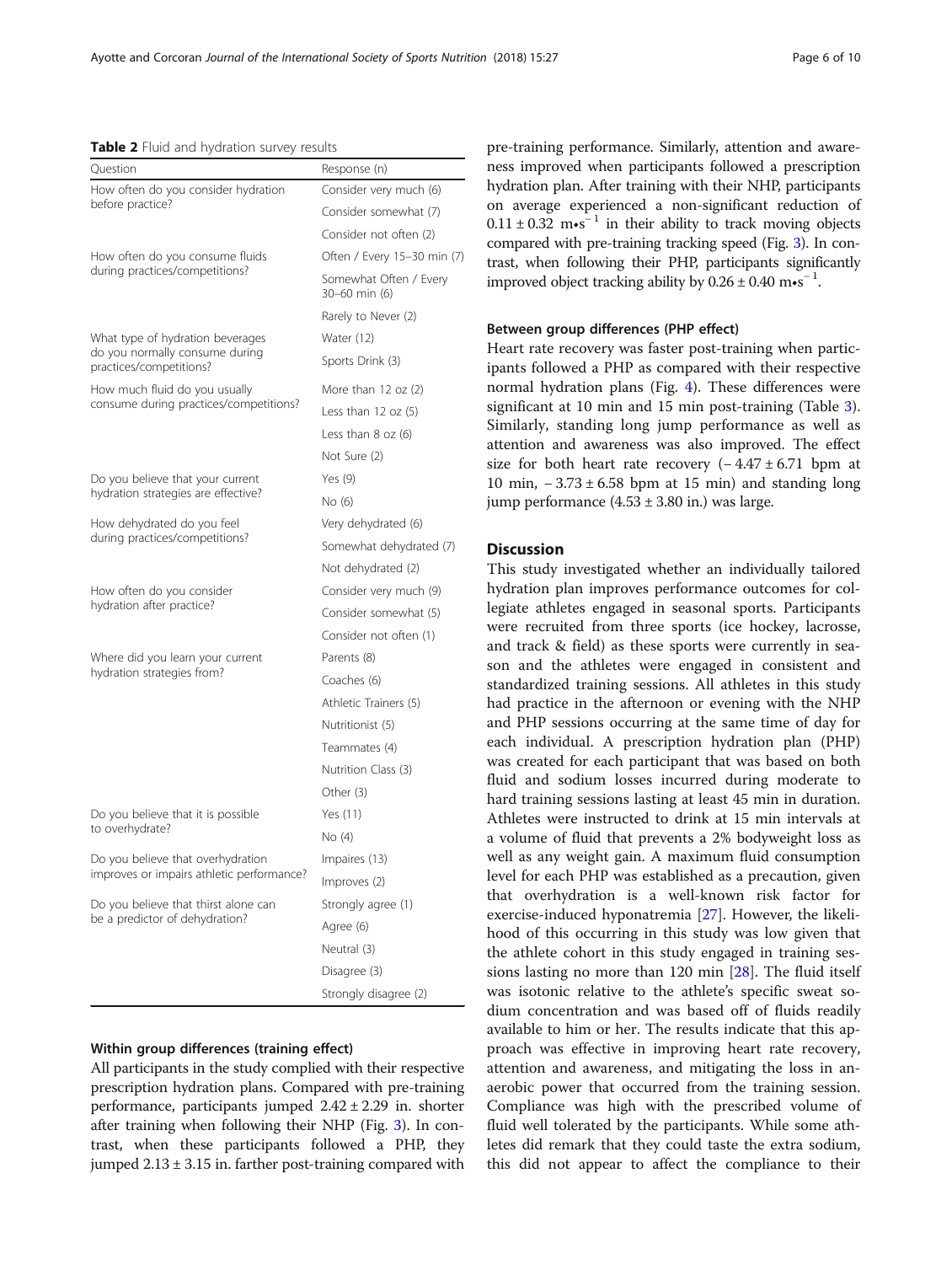<span id="page-7-0"></span>

prescribed hydration protocol, even among those who required the most salt added to their beverage.

To our knowledge, this is the first investigation to look at whether an individually tailored hydration plan improves athletic performance for collegiate athletes engaged in a variety of sports. Previous work has shown that hydration plans based purely on fluid loss hold promise [[13\]](#page-9-0). Bardis et al., examined whether consuming water at regular intervals to offset fluid losses as compared with ad libitum fluid consumption improved the performance of cyclists [\[13](#page-9-0)]. The researchers found that power output was maintained throughout a training session consisting of three 5-km hill repeats, whereas when these cyclists consumed water ad libitum, their power output dropped with each successive repeat [\[13](#page-9-0)]. Other studies have examined the effects of isotonic beverages on sports performance, yet often compare such beverages to water [\[29](#page-10-0)–[31\]](#page-10-0). This presents the obvious issue of accounting for any carbohydrate effect as most commercially available sports drinks are 6–10% carbohydrate solutions mixed with several electrolytes, among them sodium. In this study, because the specific beverage consumed by each participant was held consistent between the NHP and PHP training sessions, the results are not confounded by factors such as the carbohydrate



composition of a beverage. The PHP intervention manipulated only the fluid quantity and sodium consumed immediately before and during exercise.

In all cases, the final [Na<sup>+</sup>] of the PHP beverages were higher than any of the sports drinks available to our athletes (though most habitually consumed water during training). With the notable exception of endurance-focused sports drinks, many commercially available beverages do not match the sodium loss rate of many individuals. This is understandable as it is commercially untenable to create a sports drink unique to every individual's sweat composition. For the majority of individuals engaged in recreational physical activity these drinks are more than sufficient. For elite and amateur athletes looking for every possible safe method to improve performance, the results of this study support commercial sweat testing in order to develop optimal hydration strategies. This may hold especially true for athletes engaged in longer sporting events such as a marathon or Ironman triathlon, where the loss of fluid through sweat is substantial [\[32](#page-10-0)]. Supplementation with higher sodium sports drinks or salt capsules may be advisable for athletes engaged in prolonged exercise of 3 h or more in order to maintain serum electrolyte concentrations [[33](#page-10-0), [34](#page-10-0)]. Based on these studies and others, the longer an event, the more critical it appears to be to have an adequate hydration plan in place that considers sweat rate and composition [[1](#page-9-0), [34](#page-10-0)]. In our study, most of the participants engaged in training sessions lasting between 70 min to two hours and the benefits were apparent.

Lastly, in line with previous work, we also found that while most athletes in this study felt that their current hydration strategies were effective, the majority of this cohort reported feeling dehydrated after a training session [\[10,](#page-9-0) [11](#page-9-0), [15,](#page-9-0) [16\]](#page-9-0). The disconnect between ad libitum fluid consumption and hydration status during competition is well documented [[8](#page-9-0), [11,](#page-9-0) [13,](#page-9-0) [15\]](#page-9-0). Studies have consistently shown that it is not uncommon for athletes to show up to a training session already dehydrated and consume inadequate fluid levels despite the ready availability of water or sports drinks  $[8, 11, 14–16]$  $[8, 11, 14–16]$  $[8, 11, 14–16]$  $[8, 11, 14–16]$  $[8, 11, 14–16]$  $[8, 11, 14–16]$  $[8, 11, 14–16]$  $[8, 11, 14–16]$  $[8, 11, 14–16]$ . It cannot be definitively stated whether the athletes in our study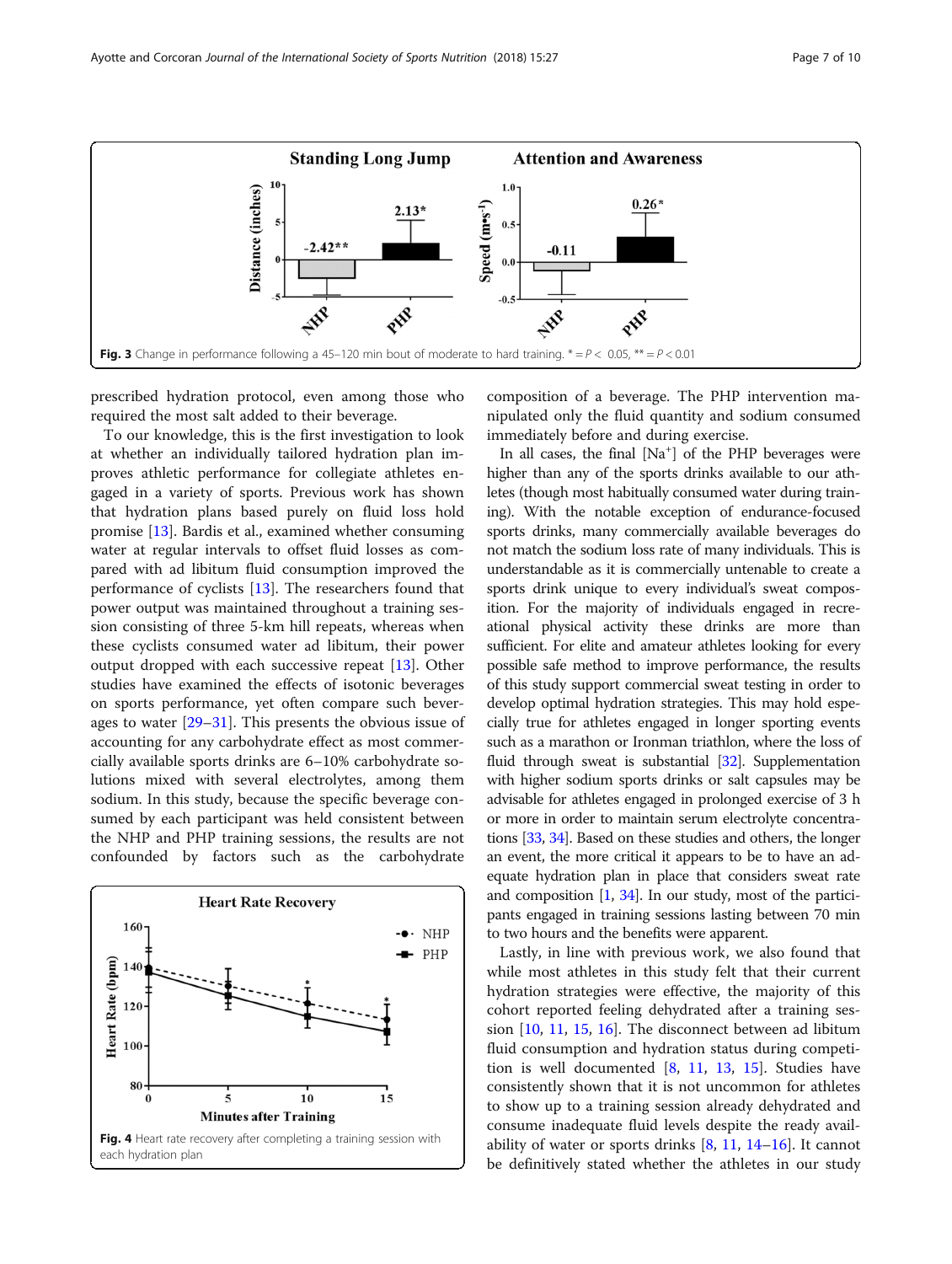| Variable                       | Difference btw means | 95% CI          | <i>p</i> -value | Effect size (Cohen's D) |
|--------------------------------|----------------------|-----------------|-----------------|-------------------------|
| Standing Long Jump (in)        | $4.53 \pm 3.80$      | $2.43 - 6.64$   | < 0.0001        | Large                   |
| Attention and Awareness (m/s)  | $0.36 + 0.60$        | $0.03 - 0.70$   | 0.0302          | Small                   |
| $HR_{Bec}$ (5 min post) (bpm)  | $-2.60 + 6.82$       | $-6.38 - 1.18$  | 0.1838          | <b>NS</b>               |
| $HR_{Rec}$ (10 min post) (bpm) | $-4.47 + 6.71$       | $-8.18 - -0.75$ | 0.0087          | Large                   |
| $HR_{Bec}$ (15 min post) (bpm) | $-3.73 \pm 6.58$     | $-7.38 - -0.09$ | 0.0139          | Large                   |
|                                |                      |                 |                 |                         |

<span id="page-8-0"></span>Table 3 Effect of a prescription hydration plan on performance relative to an ad libitum hydration plan

Differences are means ± SD

were dehydrated at the beginning of practice. In this study, the researchers were present to monitor compliance to the prescribed fluid volume, including the pre-practice consumption of the PHP beverage. While the PHP used in the present work was feasible to create and implement, ensuring compliance in day to day training may be challenging. In a study by Logan-Sprenger et al., a third of all ice hockey players failed to hydrate adequately during a game despite these fluids being readily available [[15](#page-9-0)]. Increasing hydration awareness along with providing pre-marked bottles that state how much fluid should be consumed by set time periods, if feasible, may be one approach to overcoming this issue.

#### Study limitations

This study has several limitations. First, only one training session was utilized per hydration plan. Based on researcher observations, participant feedback, and input by coaches, there was little difference in the training sessions used for the NHP and PHP assessments with each participant. It was important to control for the training sessions utilized as well as ensuring minimal fitness gains in between NHP and PHP sessions. Hence, we required a "wash out" period of 7 days. The training sessions utilized in this study were already pre-scheduled so as not to interfere with the practice plan that each coach designed for their athletes. For each sport at the college where and when this study occurred, the number of ideal sessions to test the PHP were limited. The fact that multiple sports were used to test the PHP is both a strength (broad applicability) and a limitation (non-specific). Given the team schedules and the timing of this study during the winter/spring seasons in the New England, USA area, it is unclear what affect a warmer, more humid climate may have had on the results. Given that both the NHP and PHP training sessions were similar in duration, intensity, mode of training, and climate, we postulate that these results will hold in warmer conditions. More so, given higher degrees of fluid loss with warmer, more humid climates, the benefits from the PHP observed in this study may even be amplified to a certain degree. This is speculative however and future studies if feasible, should consider testing athletes over multiple training sessions per treatment. Additionally, in

this study, sweat sodium concentrations were assessed at the forearm. Previous research has indicated that measuring sodium from multiple body sites such as was done by Dziedzic et al., can lead to higher sweat sodium values [\[35](#page-10-0)]. Based on Dziedzic's report, we determined that this difference translates to adding roughly 200 mg more sodium per a 32-oz sports beverage than what was added to the 32 oz beverages in this study. We are unclear on what impact this additional salt may have made concerning the performance outcomes used in this study. From a practical standpoint, assessing the forearm is often a more feasible approach to determining sweat sodium concentrations than a whole-body approach. Another limitation to this study is that it relied on bodyweight changes and fluid intake monitoring to gauge hydration status. This method is less precise than other methods of hydration status such as a urine specific gravity test (USG)  $[36]$  $[36]$ . We were unable to conduct a USG due to equipment limitations. We did note however, the bodyweight trends of all athletes in this study over the two weeks preceding the pre-training bodyweight measurements (data not shown). There was no significant difference in these weights as compared with the pre-training bodyweights (taken during the NHP and/or PHP training sessions), indicating that each athlete was weight-stable. This however does not negate the possibility that an athlete was dehydrated, euhydrated or hyperhydrated going into each training session. Further research should include tests such as USG so that hydration status can be confidently determined.

There are also several potential confounders that need to be addressed. Factors such as sleep quality, personal stress, medication use, menstrual cycle, and diet may have affected the outcomes. We did not assess nor control for the athlete's environment outside of one hour from the training session. One main advantage of the randomized, cross-over design utilized for this study is that each participant served as his or her own control, which presumably minimized the influence of any potential confounding covariates. Despite the strength of this design, future studies in hydration research may do well to assess diet, stress level, and sleep quality as mentally, these factors can significantly impact athletic performance. Collegiate athletes are not immune to the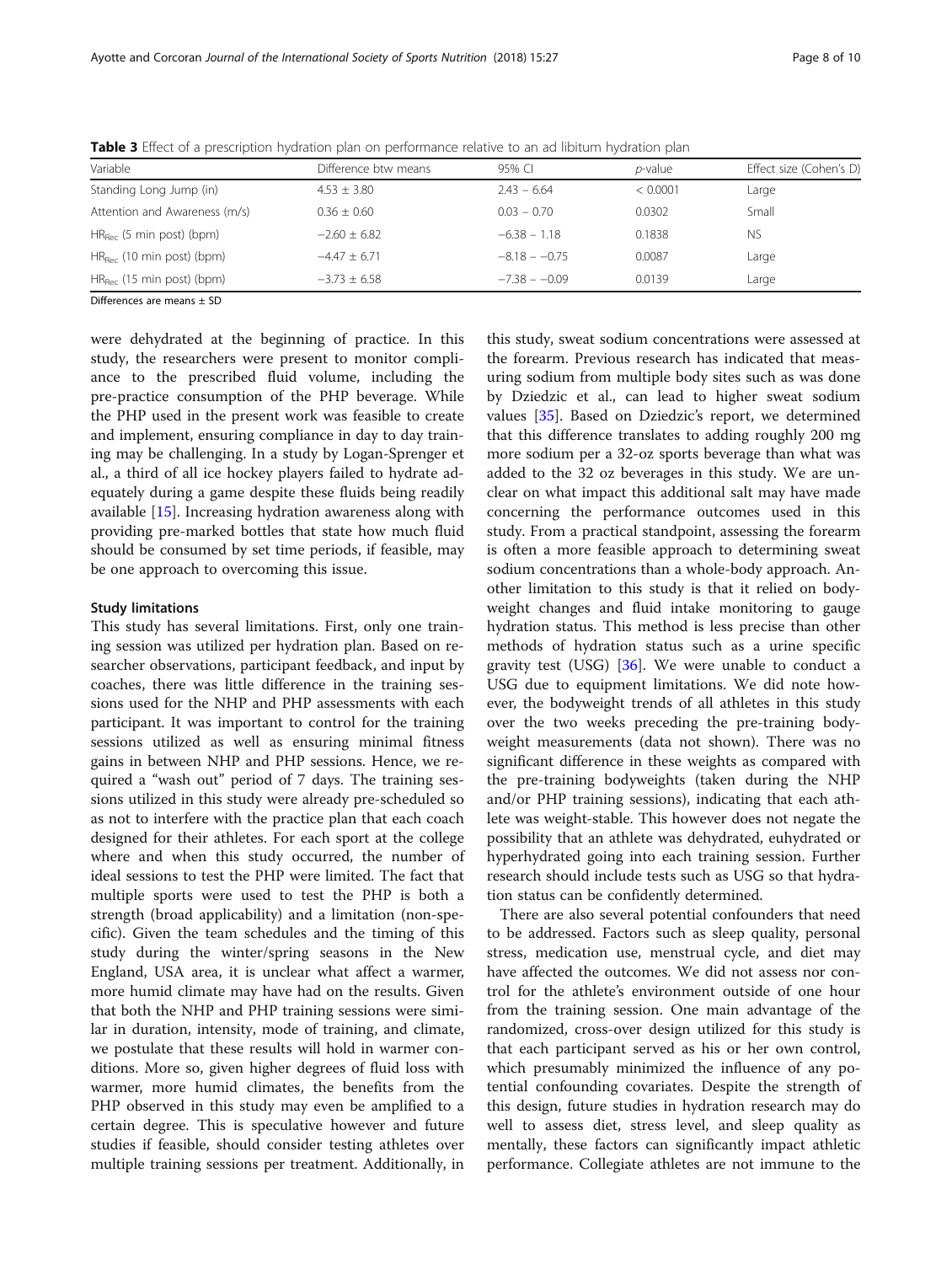<span id="page-9-0"></span>stresses of balancing both academic and athletic responsibilities in addition to managing personal stressors common to all segments of the population.

#### Conclusions

In summary, this investigation showed that a hydration plan based on an individual's sweat rate and sodium loss has the potential to markedly improve athletic performance for collegiate athletes engaging in seasonal sports. The understanding that athletes sweat and lose electrolytes at a variety of different rates is something that professionals in the exercise science and sport nutrition fields need to be aware of in terms of optimizing their athletes' health, safety and performance. While requiring additional effort upon the team staff, determining hydration plans for each athlete is a simple, safe, and effective strategy to enable athletes to perform at their current potential. Future studies should continue in this area and build upon the findings of this report.

#### Acknowledgements

The authors would like to thank the volunteers and coaches for their willingness to volunteer even though they were in the height of their competitive seasons with busy schedules. We are also grateful for the Merrimack College athletic care team for their assistance in helping us recruit healthy and fit volunteers.

#### Availability of data and materials

The datasets used and analyzed during this study are available from the corresponding author on reasonable request.

#### Authors' contributions

DA carried out the bulk of study activities, including recruitment, assessment, and analysis under the supervision of MC. MC designed the study (with contributions from DA), contributed to data analysis and interpretation, and prepared the final manuscript. Both authors read and approved the final manuscript.

#### Ethics approval and consent to participate

All research methods were approved by the Merrimack College Institutional Review Board. Participants provided informed consent prior to participant. Consent was also required by the athletic care director (safety precaution) and head coach of the participant's team (for courtesy and training session coordination) prior to study inclusion.

#### Competing interests

The authors declare that they have no competing interests.

#### Publisher's Note

Springer Nature remains neutral with regard to jurisdictional claims in published maps and institutional affiliations.

#### Received: 30 June 2017 Accepted: 17 May 2018 Published online: 04 June 2018

#### References

- 1. Holland JJ, Skinner TL, Irwin CG, Leveritt MD, Goulet EDB. The influence of drinking fluid on endurance cycling performance: a meta-analysis. Sports Med. 2017; <https://doi.org/10.1007/s40279-017-0739-6>.
- 2. Logan-Sprenger HM, Heigenhauser GJ, Jones GL, Spriet LL. The effect of dehydration on muscle metabolism and time trial performance during prolonged cycling in males. Physiol Rep. 2015;3(8) [https://doi.org/10.14814/](https://doi.org/10.14814/phy2.12483) [phy2.12483](https://doi.org/10.14814/phy2.12483).
- Jones LC, Cleary MA, Lopez RM, Zuri RE, Lopez R. Active dehydration impairs upper and lower body anaerobic muscular power. J Strength Cond Res. 2008;22(2):455–63. <https://doi.org/10.1519/JSC.0b013e3181635ba5>.
- 4. Kenefick RW, Cheuvront SN, Leon LR, O'Brien KK. Dehydration and Rehydration. In: Thermal and mountain medicine division: US Army research Institute of Environmental Medicine; 2012. p. 71–81.
- 5. Maughan RJ. Impact of mild dehydration on wellness and on exercise performance. Eur J Clin Nutr. 2003;57:1p. <https://doi.org/10.1038/sj.ejcn.1601897>.
- 6. Smith MF, Newell AJ, Baker MR. Effect of acute mild dehydration on cognitive-motor performance in golf. J Strength Cond Res. 2012;26(11): 3075–80. <https://doi.org/10.1519/JSC.0b013e318245bea7>.
- 7. Blank MC, Bedarf JR, Russ M, Grosch-Ott S, Thiele S, Unger JK. Total body Na(+)-depletion without hyponatraemia can trigger overtraining-like symptoms with sleeping disorders and increasing blood pressure: explorative case and literature study. Med Hypotheses. 2012;79(6):799–804. [https://doi.org/10.1016/j.mehy.2012.08.032.](https://doi.org/10.1016/j.mehy.2012.08.032)
- 8. Arnaoutis G, Kavouras SA, Angelopoulou A, Skoulariki C, Bismpikou S, Mourtakos S, et al. Fluid balance during training in elite young athletes of different sports. J Strength Cond Res. 2015;29(12):3447–52. [https://doi.org/](https://doi.org/10.1519/JSC.0000000000000400) [10.1519/JSC.0000000000000400](https://doi.org/10.1519/JSC.0000000000000400).
- Baker LB, Barnes KA, Anderson ML, Passe DH, Stofan JR. Normative data for regional sweat sodium concentration and whole-body sweating rate in athletes. J Sports Sci. 2016;34(4):358–68. [https://doi.org/10.1080/02640414.](https://doi.org/10.1080/02640414.2015.1055291) [2015.1055291](https://doi.org/10.1080/02640414.2015.1055291).
- 10. Abbey EL, Wright CJ, Kirkpatrick CM. Nutrition practices and knowledge among NCAA division III football players. J Int Soc Sports Nutr. 2017;14:13. <https://doi.org/10.1186/s12970-017-0170-2>.
- 11. Magee PJ, Gallagher AM, McCormack JM. High prevalence of dehydration and inadequate nutritional knowledge among university and Club level athletes. Int J Sport Nutr Exerc Metab. 2017;27(2):158–68. [https://doi.org/10.](https://doi.org/10.1123/ijsnem.2016-0053) [1123/ijsnem.2016-0053.](https://doi.org/10.1123/ijsnem.2016-0053)
- 12. Torres-McGehee TM, Pritchett KL, Zippel D, Minton DM, Cellamare A, Sibilia M. Sports nutrition knowledge among collegiate athletes, coaches, athletic trainers, and strength and conditioning specialists. J Athl Train. 2012;47(2):205–11.
- 13. Bardis CN, Kavouras SA, Adams JD, Geladas ND, Panagiotakos DB, Sidossis LS. Prescribed drinking leads to better cycling performance than ad libitum drinking. Med Sci Sports Exerc. 2017;49(6):1244–51. [https://doi.org/10.1249/](https://doi.org/10.1249/MSS.0000000000001202) [MSS.0000000000001202.](https://doi.org/10.1249/MSS.0000000000001202)
- 14. Magal M, Cain RJ, Long JC, Thomas KS. Pre-practice hydration status and the effects of hydration regimen on collegiate division III male athletes. J Sports Sci Med. 2015;14(1):23–8.
- 15. Logan-Sprenger HM, Palmer MS, Spriet LL. Estimated fluid and sodium balance and drink preferences in elite male junior players during an ice hockey game. Appl Physiol Nutr Metab. 2011;36(1):145–52. [https://doi.org/10.1139/H10-098.](https://doi.org/10.1139/H10-098)
- 16. Passe D, Horn M, Stofan J, Horswill C, Murray R. Voluntary dehydration in runners despite favorable conditions for fluid intake. Int J Sport Nutr Exerc Metab. 2007;17(3):284–95.
- 17. Gellish RL, Goslin BR, Olson RE, McDonald A, Russi GD, Moudgil VK. Longitudinal modeling of the relationship between age and maximal heart rate. Med Sci Sports Exerc. 2007;39(5):822–9. [https://doi.org/10.1097/mss.0b013e31803349c6.](https://doi.org/10.1097/mss.0b013e31803349c6)
- 18. Hailstone J, Kilding AE. Reliability and validity of the Zephyr™ BioHarness™ to measure respiratory responses to exercise. Meas Phys Educ Exerc Sci. 2011;15:293–300.
- 19. Pullan NJ, Thurston V, Barber S. Evaluation of an inductively coupled plasma mass spectrometry method for the analysis of sweat chloride and sodium for use in the diagnosis of cystic fibrosis. Ann Clin Biochem. 2013;50(Pt 3): 267–70. <https://doi.org/10.1177/0004563212474565.>
- 20. Webster HL. Laboratory diagnosis of cystic fibrosis. Crit Rev Clin Lab Sci. 1983;18(4):313–38.
- 21. Goulet ED, Asselin A, Gosselin J, Baker LB. Measurement of sodium concentration in sweat samples: comparison of five analytical techniques. Appl Physiol Nutr Metab. 2017; <https://doi.org/10.1139/apnm-2017-0059>.
- 22. Gatorade. Low-Calorie G2. In: [https://www.gatorade.com/products/sports](https://www.gatorade.com/products/sports-drinks/g2-thirst-quencher-variety-12-fl-oz-24-pack)[drinks/g2-thirst-quencher-variety-12-fl-oz-24-pack.](https://www.gatorade.com/products/sports-drinks/g2-thirst-quencher-variety-12-fl-oz-24-pack) Accessed June 2017.
- 23. Guldner A, Faubert J. 3D-multiple object tracking training task improves passing decision-making accuracy in soccer players. Psychol Sport Exerc. 2016;22:9p. <https://doi.org/10.1016/j.psychsport.2015.06.002>.
- 24. Parsons B, Magill T, Boucher A, Zhang M, Zogbo K, Berube S, et al. Enhancing cognitive function using perceptual-cognitive training. Clin EEG Neurosci. 2016;47(1):37–47. <https://doi.org/10.1177/1550059414563746>.
- 25. Manske R, Reiman M. Functional performance testing for power and return to sports. Sports Health. 2013;5(3):244–50. [https://doi.org/10.1177/](https://doi.org/10.1177/1941738113479925) [1941738113479925](https://doi.org/10.1177/1941738113479925).